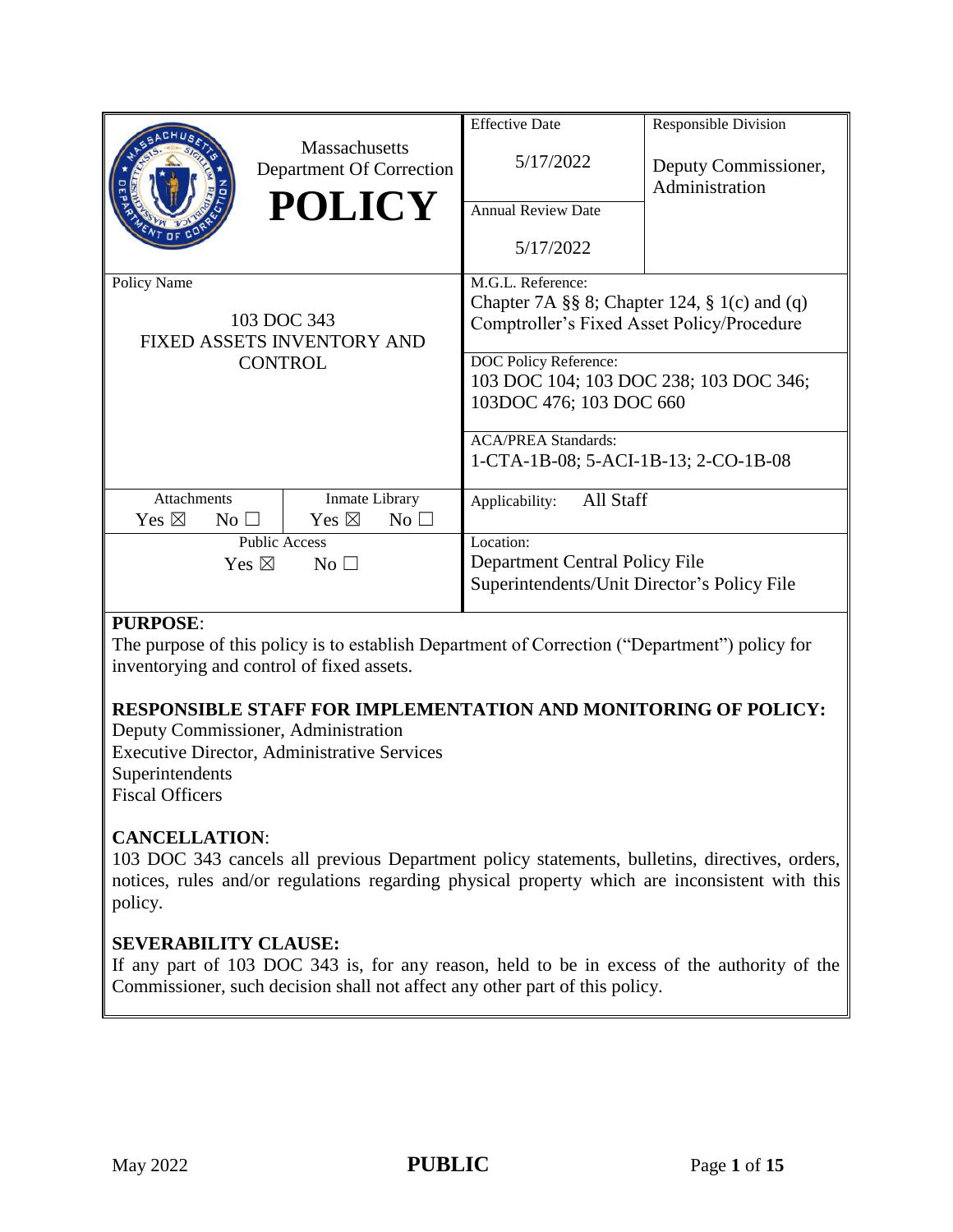# **TABLE OF CONTENTS**

| 343.01 | Definitions                                               | 3              |
|--------|-----------------------------------------------------------|----------------|
| 343.02 | General Information                                       | $\overline{4}$ |
| 343.03 | Maintaining Perpetual Inventory for Non-GAAP Fixed Assets | 5              |
| 343.04 | Annual Physical Inventory of Non-GAAP Fixed Assets        | 6              |
| 343.05 | <b>Inventory Discrepancies</b>                            | 6              |
| 343.06 | <b>Surplus Property</b>                                   | $\tau$         |
| 343.07 | Disposal of Non-GAAP Fixed Assets                         | $\tau$         |
| 343.08 | <b>Fixed Assets</b>                                       | 8              |
| 343.09 | Retention of Accounting Records / Source Documents        | 8              |
| 343.10 | <b>Responsible Staff</b>                                  | 8              |
|        |                                                           |                |

# **ATTACHMENTS**

| Attachment #1 | Report for Unaccounted for Variances, Losses, or Thefts' of Funds or<br>Property | 10 |
|---------------|----------------------------------------------------------------------------------|----|
| Attachment #2 | OSD Form 25                                                                      | 12 |
| Attachment #3 | Worthless Property Cover Letter                                                  | 14 |
| Attachment #4 | Non-GAAP Fixed Accounting Record                                                 | 15 |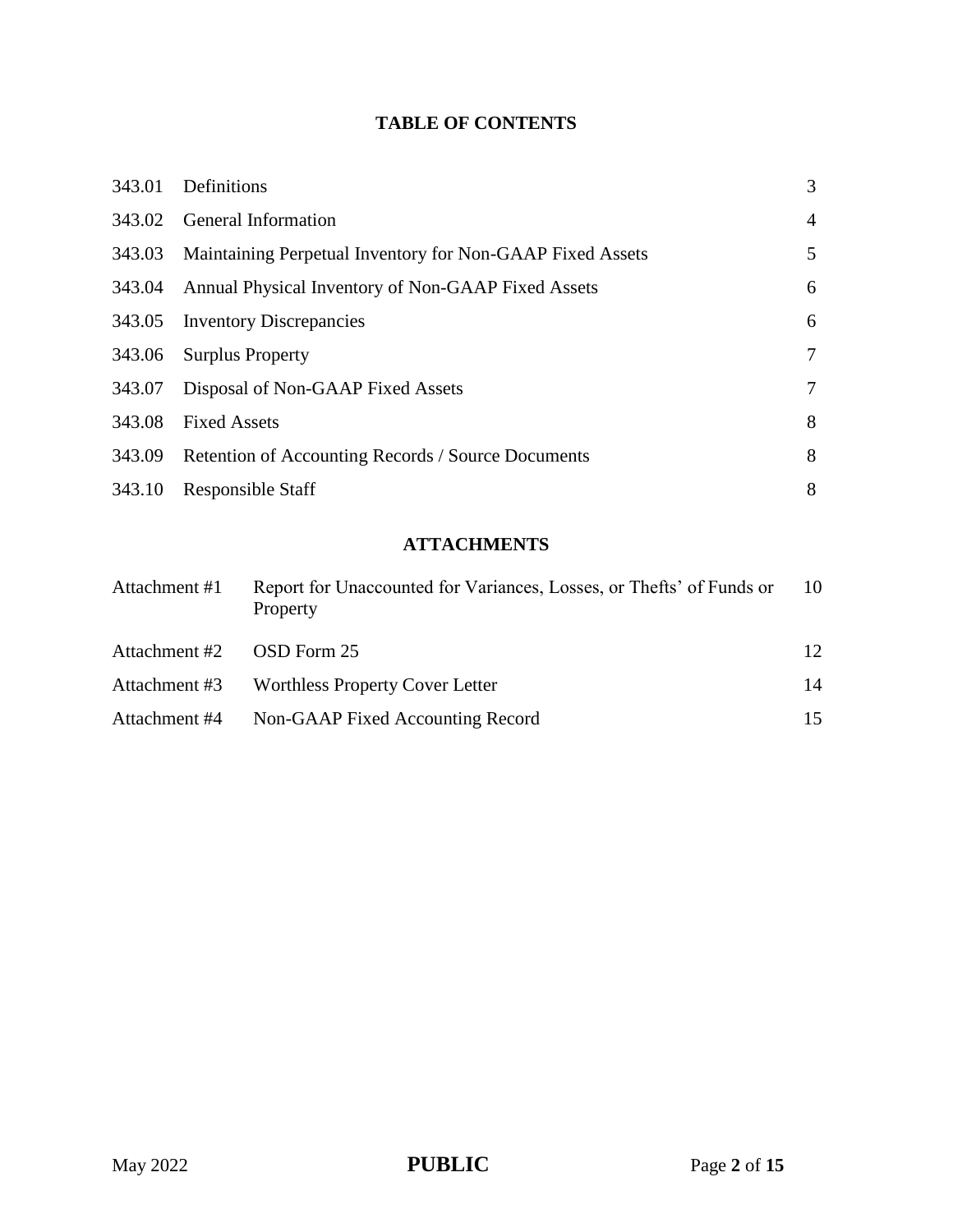## **343.01 DEFINITIONS**

Generally Accepted Accounting Principles (GAAP): Those accounting principles promulgated by the bodies designated by the American Institute of Certified Public Accountants' code of professional ethics and otherwise recognized as generally accepted. For Governments the primary standard setting body is the Governmental Accounting Standards Board (GASB). Generally Accepted Accounting Principles (GAAP) - A set of standard accounting principles established and recommended for use by the National Council of Governmental Accounting and the American Institute of Certified Public Accountants.

Non GAAP Fixed Asset: Non-GAAP fixed assets are defined as singular assets (including infrastructure) with the following characteristics:

- Vehicles, equipment, furniture, computer software, and all electrical and computer components with (1) a useful life of more than one year and (2) with an original cost between \$1,000 and \$49,999
- Buildings and other infrastructure with an original cost between \$1,000 and \$99,999
- Road infrastructure with a cost of less than \$99,999 per lane mile for roads and bridges.
- Software costs below \$50,000. It is important that software be inventoried for license purposes. Departments are subject to liability if they install non-purchased or non-licensed software. Therefore, departments should maintain close scrutiny on software that is installed on every computer.

Non-GAAP Fixed Assets shall be recorded in a Department's inventory and reconciled at least annually. This inventory may be either electronic or on paper, as long as it records the date of purchase, amount, description, location and disposition of an item. Non-GAAP Fixed Assets Inventory are subject to review in the audit process by the State Auditor's Office or the Commonwealth's independent auditors.

GAAP Fixed Asset: GAAP Fixed Assets are defined as singular assets (including infrastructure) with the following characteristics:

- All land, regardless of cost. The cost at which a fixed asset is entered in MMARS is either the historical acquisition cost, or the appraised, fair market value at date of donation.
- All works of art and historical treasures, regardless of cost, acquired or donated to a department after July 1, 2001. The cost at which it is entered is either the historical acquisition cost or the appraised value at date of donation.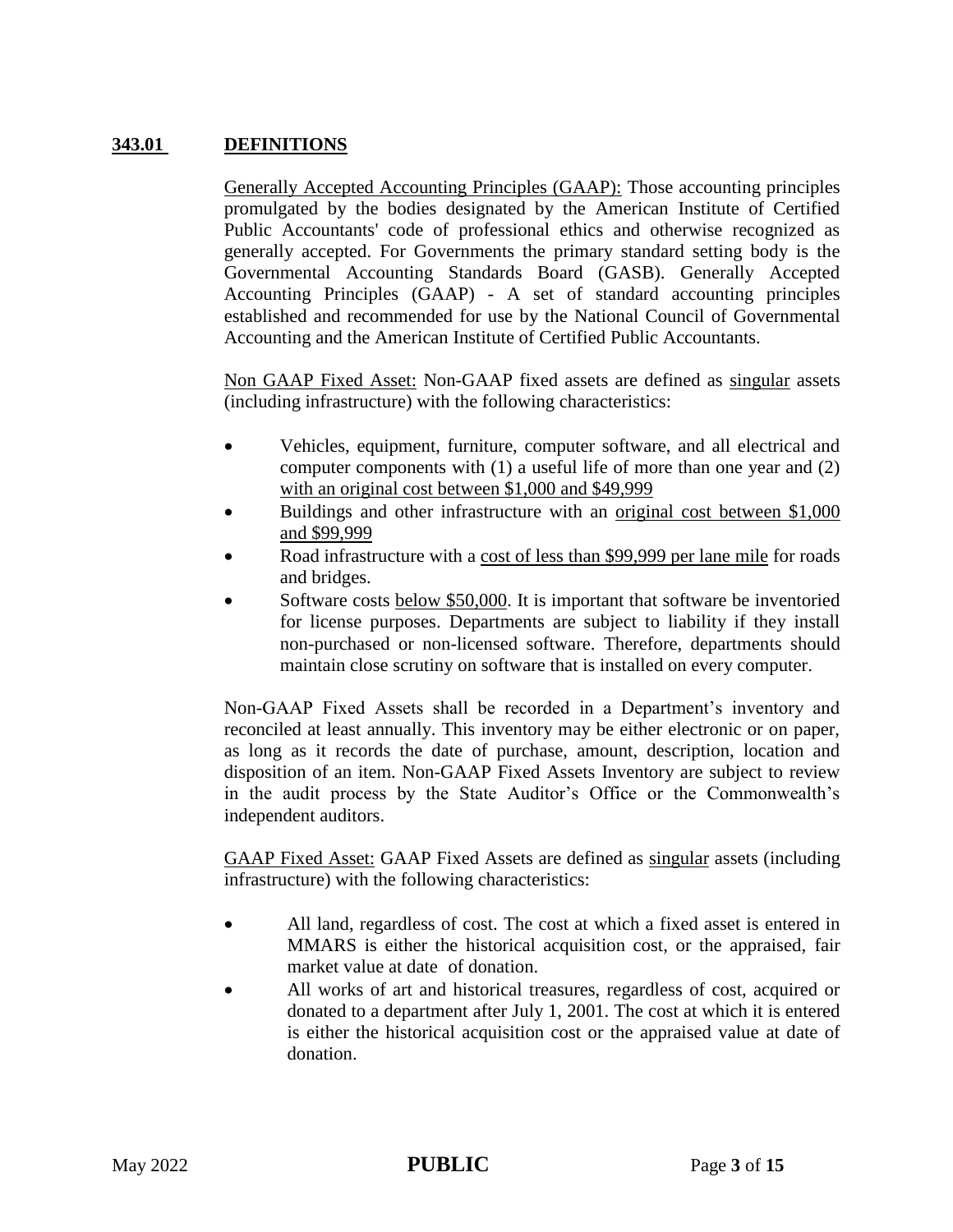- Vehicles, equipment, furniture, computer software, and all electrical and computer components with a useful life in excess of one (1) year and with a historical cost in excess of \$49,999.
- Buildings purchased or constructed (and all other infrastructure assets such as Dams, Boardwalks, Fishing, Boating and Shipping Piers, Beaches, Seawalls, Paved Bike Trails and Pedestrian Paths, Other Recreational Infrastructure, Dam and Lock Systems, Water Systems, Sewer Systems, Other Utilities) with an historical cost of greater than \$99,999.
- All road infrastructures with a historical cost in excess of \$99,999 per lane mile for road assets. These include interstate roads and bridges, arterial roads and bridges (major non-interstate roads), collector roads and bridges (major non-limited access roads), local roads and bridges, parkways.
- All computer software, whether internally or externally developed, should be capitalized depending on its cost. It is important that software be inventoried for license purposes. Departments are subject to liability if they install non-purchased or non-licensed software. Therefore, departments should maintain close scrutiny on software that is installed on every computer. Software costs above \$50,000, but below \$1,000,000, are considered a GAAP fixed asset, and shall be reported on the Fixed Assets component of MMARS, as Asset Type K. This software is depreciated over three (3) years. Software costs above \$1,000,000 are also a GAAP fixed asset, and should be recorded as Asset Type S. This software is depreciated over seven (7) years.

All activities in these groups and other long-lived assets shall be capitalized for GAAP purposes. All activity for infrastructure shall be recorded in the Fixed Assets Subsystem, if the Commonwealth retains ownership of the infrastructure. If the infrastructure is deeded over to another government, authority or municipality, the activity is an expenditure as a grant. All costs, from initial design and permitting to point of in-service shall be included in the cost of the infrastructure asset.

## **343.02 GENERAL INFORMATION**

In accordance with M.G.L. c. 7A, § 8, the Comptroller "shall establish in each such department, office, commission, and institution a proper system of accounts, which shall be uniform so far as is practicable and a proper system of accounting for supplies, materials, and fixed assets". Accordingly, both GAAP and Non-GAAP fixed assets are to be maintained in accordance with the Comptroller's Fixed Asset Policy and Procedure which may be found on the Comptrollers web site utilizing the following link: <https://www.macomptroller.org/policies>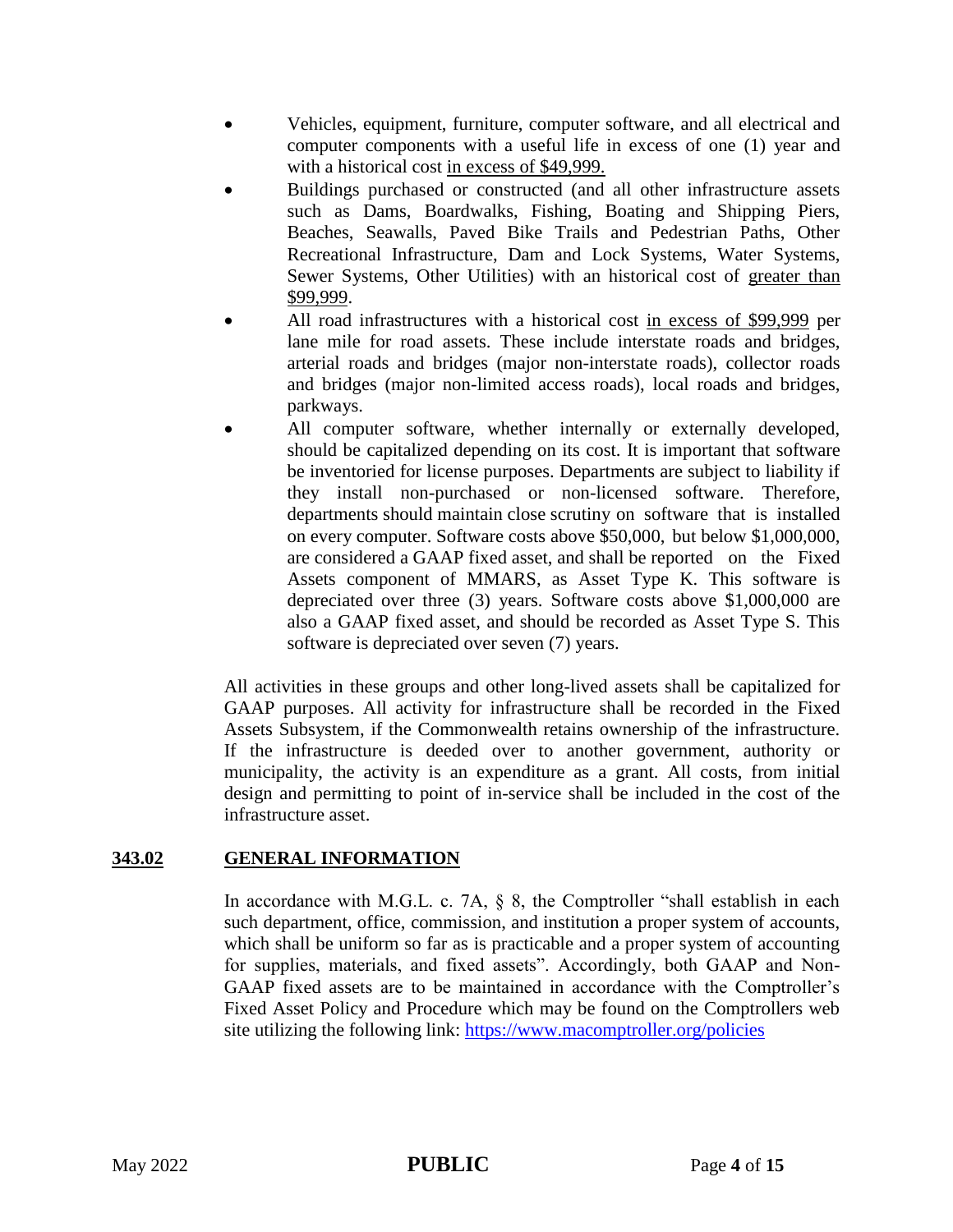Assets that are listed on the Armory Inventory or Tool Control inventory are not to be additionally recorded on the Non-GAAP inventory.

## **343.03 MAINTAINING PERPETUAL INVENTORY FOR NON-GAAP FIXED ASSETS**

- 1. Non-GAAP fixed assets inventory records shall be kept on a perpetual basis utilizing a Microsoft Excel spreadsheet in the same format as Attachment #4. Perpetual inventory means any additions, deletions, or location changes are recorded as they occur.
- 2. Each piece of equipment shall be properly described and shall include a tag number, item, location, serial number, model number, purchase or obtained date, purchase price (cost), and notes. All acquisitions of Non-GAAP fixed assets (whether by purchase, transfer, or other means) shall be affixed with a property tag. The property tag shall be attached in a visible position and recorded on the Non-GAAP fixed assets accounting records immediately upon receipt.
- 3. Tag numbers shall be assigned in sequential order and shall be accounted for on the Non-GAAP fixed assets perpetual accounting records (Attachment #4) indefinitely. This includes tags that are damaged prior to affixation to a property item. If a tag is damaged prior to being affixed, the tag number shall be listed on the Non-GAAP fixed asset perpetual accounting record spreadsheet with the location column annotated as "unassigned tag damaged". If a tagged property item is transferred out of the facility or disposed of, it shall remain on the Non-GAAP fixed asset perpetual accounting spreadsheet and the location column of the Non-GAAP fixed asset perpetual accounting record shall be annotated with the date and place of the transference.
- 4. The status column of the Non-GAAP fixed asset perpetual accounting record shall be primarily utilized when performing annual physical inventories, but may be used to track pending disposition of items, i.e. "Item pending disposal".
- 5. Each institution's Superintendent shall designate a Physical Property Officer who shall account for Non-GAAP fixed assets property and its safeguarding.
- 6. The designated Physical Property Officer shall maintain all perpetual inventory records on site.
- 7. A purchase price shall be assigned to each item listed on the perpetual inventory. If the purchase price is not known, reasonable estimates or appraisals shall be used.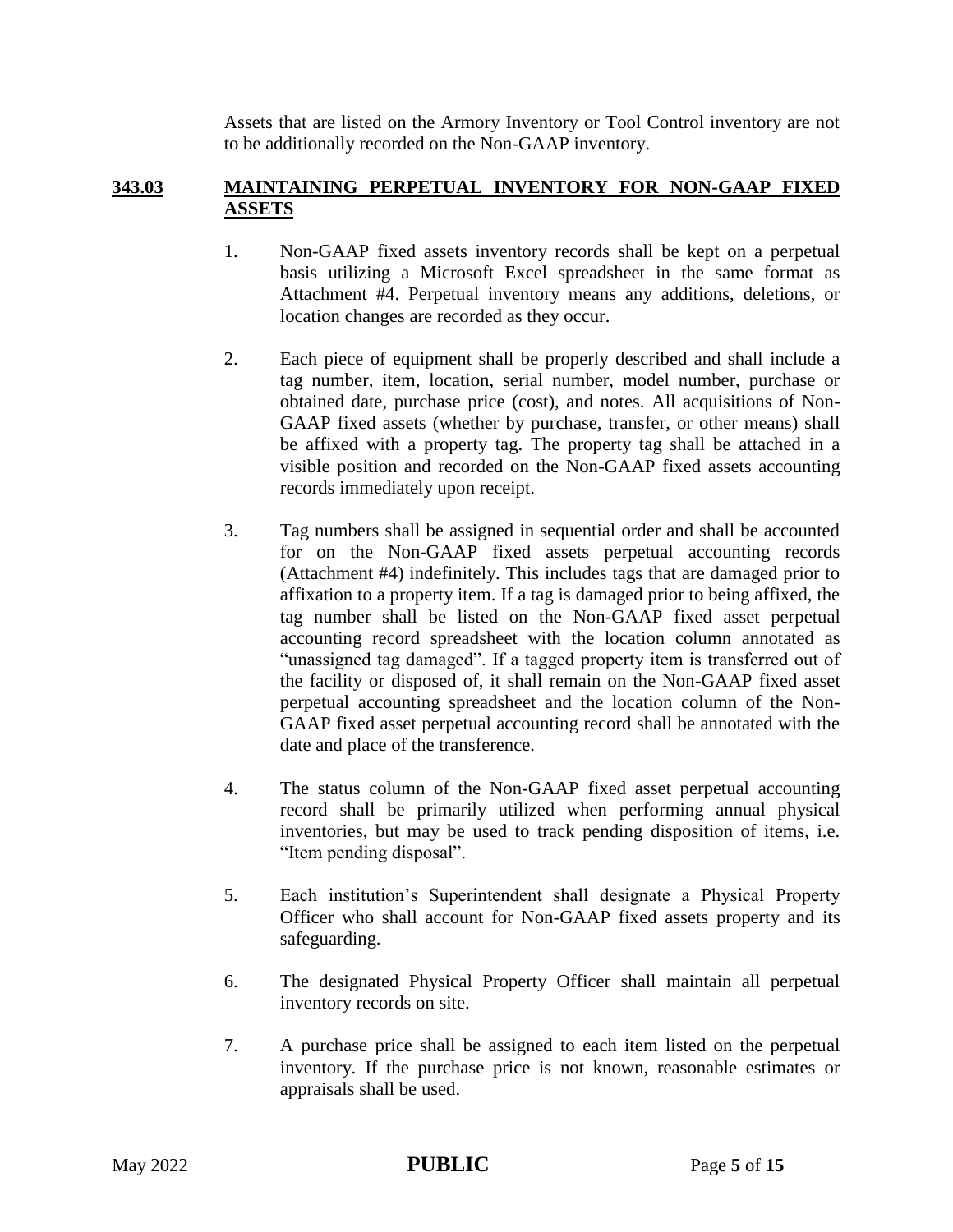## **343.04 ANNUAL PHYSICAL INVENTORY OF NON-GAAP FIXED ASSETS**

- 1. Each Superintendent or Division Head shall insure that a physical inventory of Non-GAAP fixed assets is taken by June 30th of each year.
- 2. A hard copy of the Non-GAAP fixed asset perpetual accounting record shall be printed and utilized when conducting the physical inventory. The status column of the printed perpetual record shall be initialed by the individual who physically verified that the item was on hand.
- 3. A copy of the completed annual inventory shall be forwarded to Support Services by June 30th of each fiscal year. The completed physical inventory package shall consist of:
	- a. A hard copy of the Non-GAAP fixed asset perpetual accounting record that was used to conduct the physical inventory.
	- b. A cover letter affixed to the inventory hard copy stating when the inventory was completed. The cover letter shall also list as well as contain the signature(s) of the individual(s) who conducted the inventory.
	- c. Any Report of Unaccounted for Variances, Losses, Shortages, or Thefts of Funds or Property (Attachment #1) that shall be submitted as a result of the inventory taken pursuant to section 343.04.
	- d. A financial summary of the inventory consisting of the value of the inventory at the beginning of the fiscal year (this should match the previous years ending inventory value), the total value of assets added to the inventory during the year, the total value of assets removed from inventory during the year, and the value of the inventory at the end of the fiscal year.
- 4. The person(s) performing the physical inventory shall be someone other than the staff member assigned to maintain the perpetual inventory.

#### **343.05 INVENTORY DISCREPANCIES**

1. Differences between quantities determined by physical inspection and those shown on the accounting records shall be investigated by the Physical Property Officer to determine the cause of the surplus or deficiency and to identify improvements in procedures to prevent errors or losses.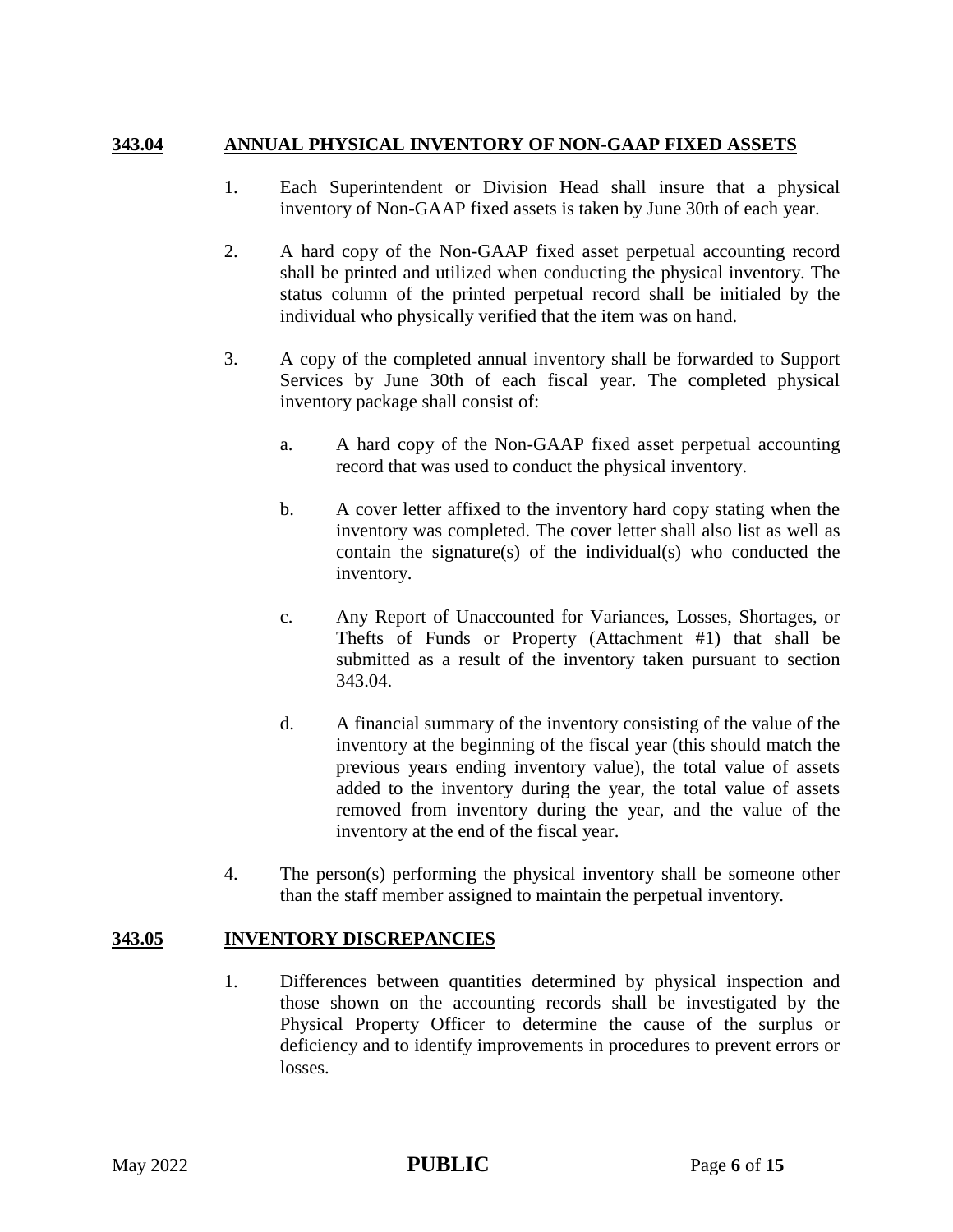2. Losses of physical property shall be reported utilizing the Report on Unaccounted for Variances, Losses, Shortages, or Thefts of Funds or Property (Attachment #1). This form shall be completed and forwarded to Support Services for transference to the Office of the State Auditor as required.

## **343.06 SURPLUS PROPERTY**

- 1. All institutions/programs shall examine their inventories of equipment periodically to determine that which is surplus. All equipment determined to be surplus shall be reported to Support Services. Support Services shall instruct the reporting facility on how to proceed.
- 2. Support Services shall approve all transfers of Non-GAAP fixed assets between Department sites. The approval shall be documented and retained by both the donating and receiving facility for audit purposes.
- 3. Physical property requests initiated from the State Surplus Property Officer's (SSPO) publication; Memorandum of Surplus and Salvage Property as distributed to state agencies shall be made in writing and in letter form. Sites receiving property via this mode shall acknowledge same by sending a copy of the authorization letter to the SSPO within thirty (30) days of receipt.
- 4. All transferred surplus property that may be defined as a Non-GAAP asset shall be properly accounted for on the Non-GAAP fixed asset perpetual inventory.
- 5. Non-GAAP fixed assets shall not be transferred to or acquired from another state agency or correctional institution unless first approved by the Department's Director of Support Services. All correspondence with the State Office for Surplus State Property shall be sent through the Director of Support Services or designee, who shall coordinate all such approved transactions.

#### **343.07 DISPOSAL OF NON-GAAP FIXED ASSETS**

1. All requests to dispose of Non-GAAP fixed assets shall be made to the Director of Support Services or designee. Requests shall be submitted on an OSD 25 form (Attachment #2). All property items determined to be worthless shall be listed on the OSD 25 form with a condition code of W assigned. A three-member property disposal team, which shall consist of the Superintendent, Fiscal Officer or a Deputy Superintendent, and a third party shall be required to personally inspect and determine the value of the property. If determined to be worthless, each member shall sign a certification (Attachment #3) to that effect and forward the certification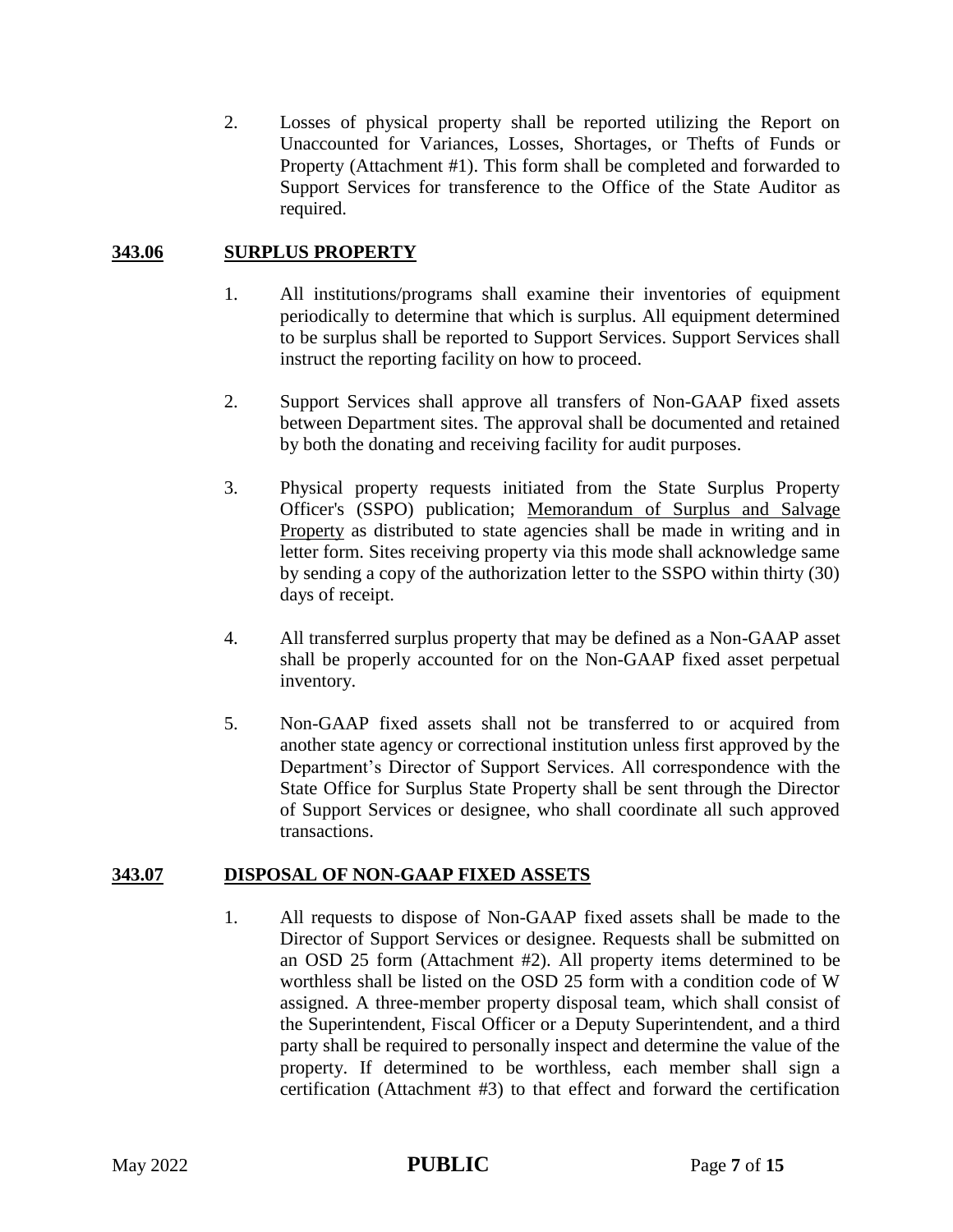with the OSD 25 form to the Director of Support Services or designee for a disposition from the State Surplus Property Officer (SSPO). Upon approval by the SSPO the requesting facility shall be notified that they may dispose of the property.

- 2. Prior to destruction, the institution may remove any part of an assembly that can be used or stocked for the repair of other articles.
- 3. Supporting documentation authorizing disposal or transfer of Non-GAAP fixed assets shall be systematically filed to facilitate later retrieval for audit purposes.

### **343.08 FIXED ASSETS**

- 1. Each Superintendent or Division Head shall insure that a physical inventory of fixed assets is taken by June 30th of each year. Support Services shall distribute a listing of all fixed assets documented in the MMARS system as being in the possession of each facility to the designated Physical Property Officer by April 15th. Physical Property Officers shall verify that each item listed is still in the possession of the facility and shall place his/her/their initials next to the asset as verification that the asset is accounted for. Any unaccounted for assets shall be documented by annotating the inventory list with "not located". The inventory list with aforementioned annotations next to each asset shall be returned to Support Services by June 30th.
- 2. The Department shall manage fixed assets in compliance with the State Comptroller's "Fixed Assets" policy. The complete Comptroller's policies regarding fixed assets which include; accounting and management, acquisition and impairment of fixed and other assets and insurance recoveries may be found at<https://www.macomptroller.org/policies>

#### **343.09 RETENTION OF ACCOUNTING RECORDS/SOURCE DOCUMENTS**

The Department (facility/institution) copy of all fiscal documents shall be systematically filed to facilitate later retrieval for audit purposes.

#### **343.10 RESPONSIBLE STAFF**

- 1. The Executive Director of Administrative Services, under the supervision of the Office of the Deputy Commissioner of Administration, shall implement and monitor this policy throughout the Department.
- 2. The Executive Director of Administrative Services or designee shall have access to all institutions and their fiscal records for audit purposes to insure compliance with this policy.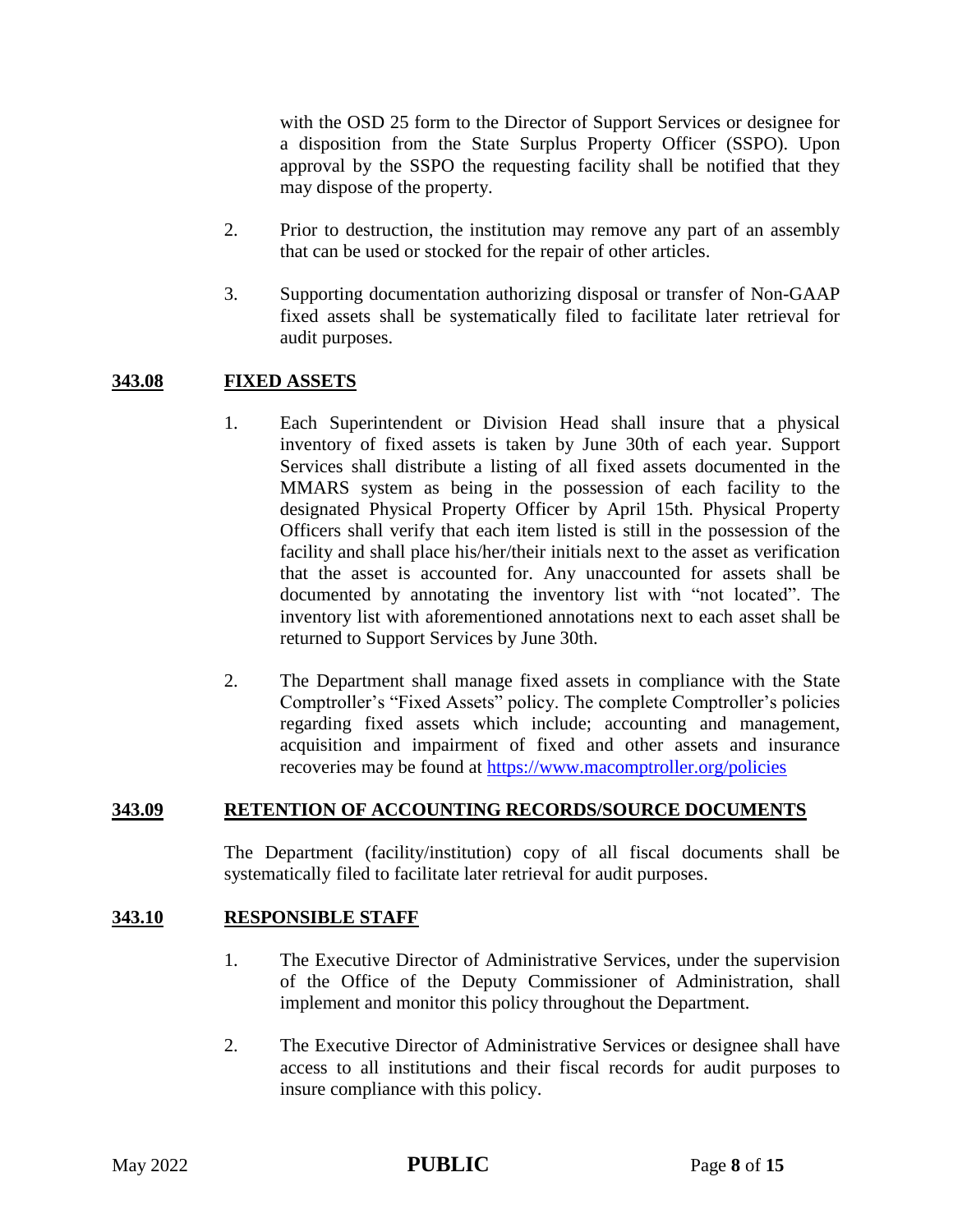3. In the event of a department wide loss of computer infrastructure; a contingency plan for Continuity of Operations Plan (COOP) is located in the Administrative Services Division Office.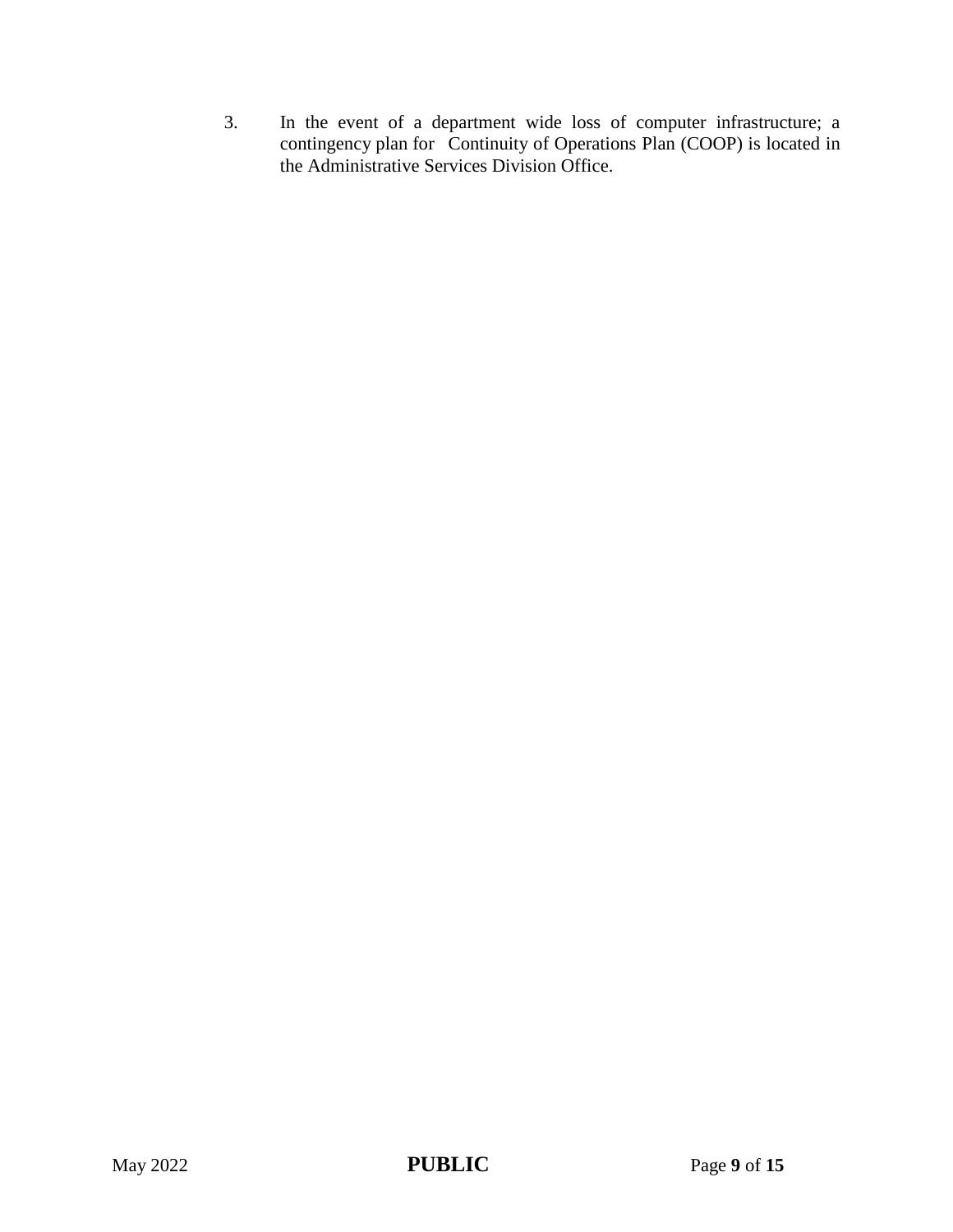## **Report on Unaccounted for Variances, Losses Shortages, or Thefts of Funds or Property**

| TO:                              | Office of the State Auditor                                 |
|----------------------------------|-------------------------------------------------------------|
| From:                            | <u> 1989 - Johann Barbara, martxa al III-lea (h. 1989).</u> |
| Date:                            |                                                             |
| Agency:                          |                                                             |
| Address:                         |                                                             |
|                                  |                                                             |
|                                  |                                                             |
| <b>Explanation of Condition:</b> |                                                             |
|                                  |                                                             |
| Cause of Condition:              |                                                             |
|                                  |                                                             |
| Amount of Funds Involved:        |                                                             |
|                                  |                                                             |
|                                  |                                                             |

Appropriation Accounts, Trust Funds, Checking Accounts, etc. involved (List all the particulars, i.e., account numbers, banks, amounts, etc.)

Agency Division or Section Involved: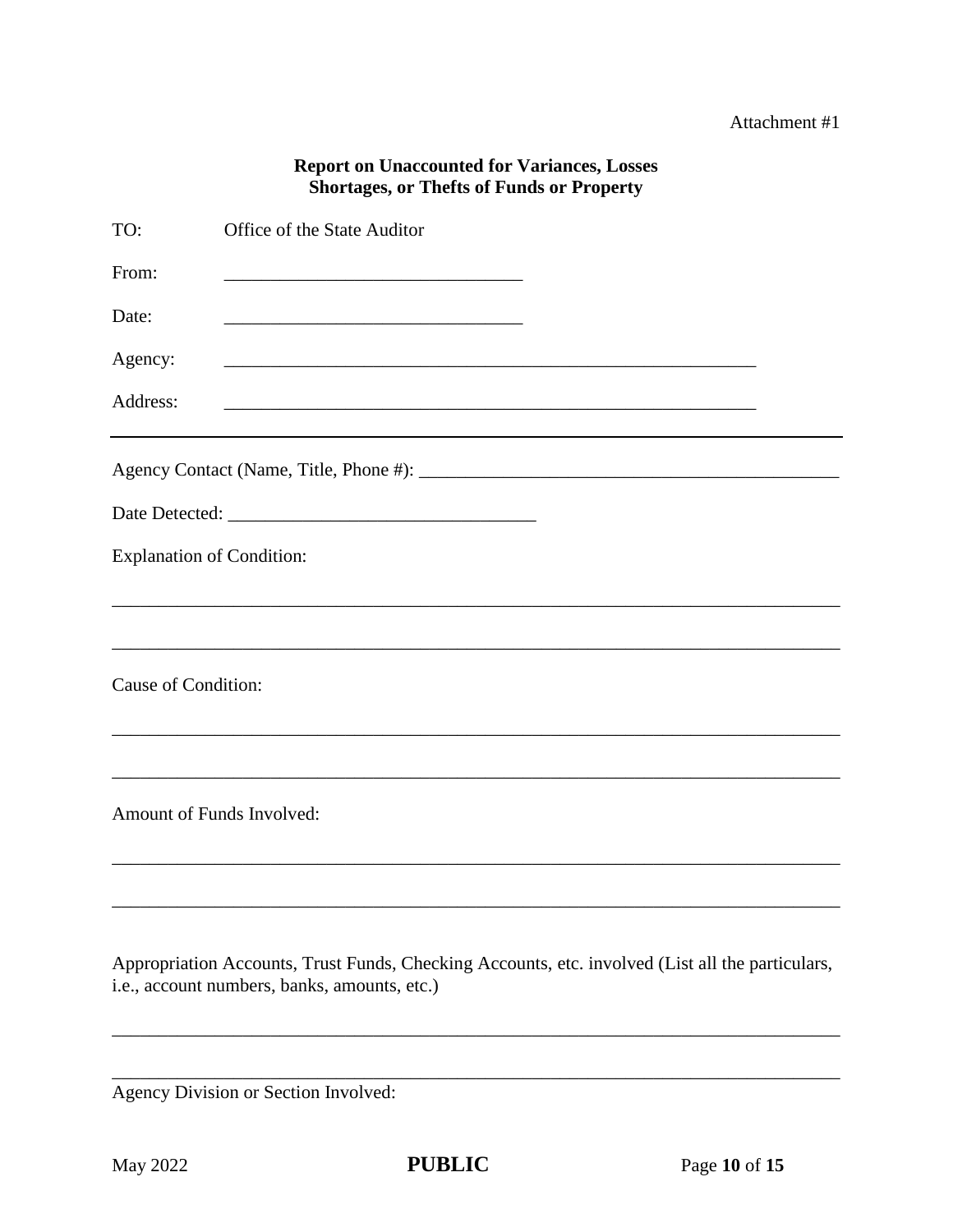Individual (s) Aware of Incident:

No. of Individuals Having Access to Accounts / Funds Affected:

Other Pertinent Information:

Report Completed By (Name, Title, Phone #):

Send To: Director of Support Services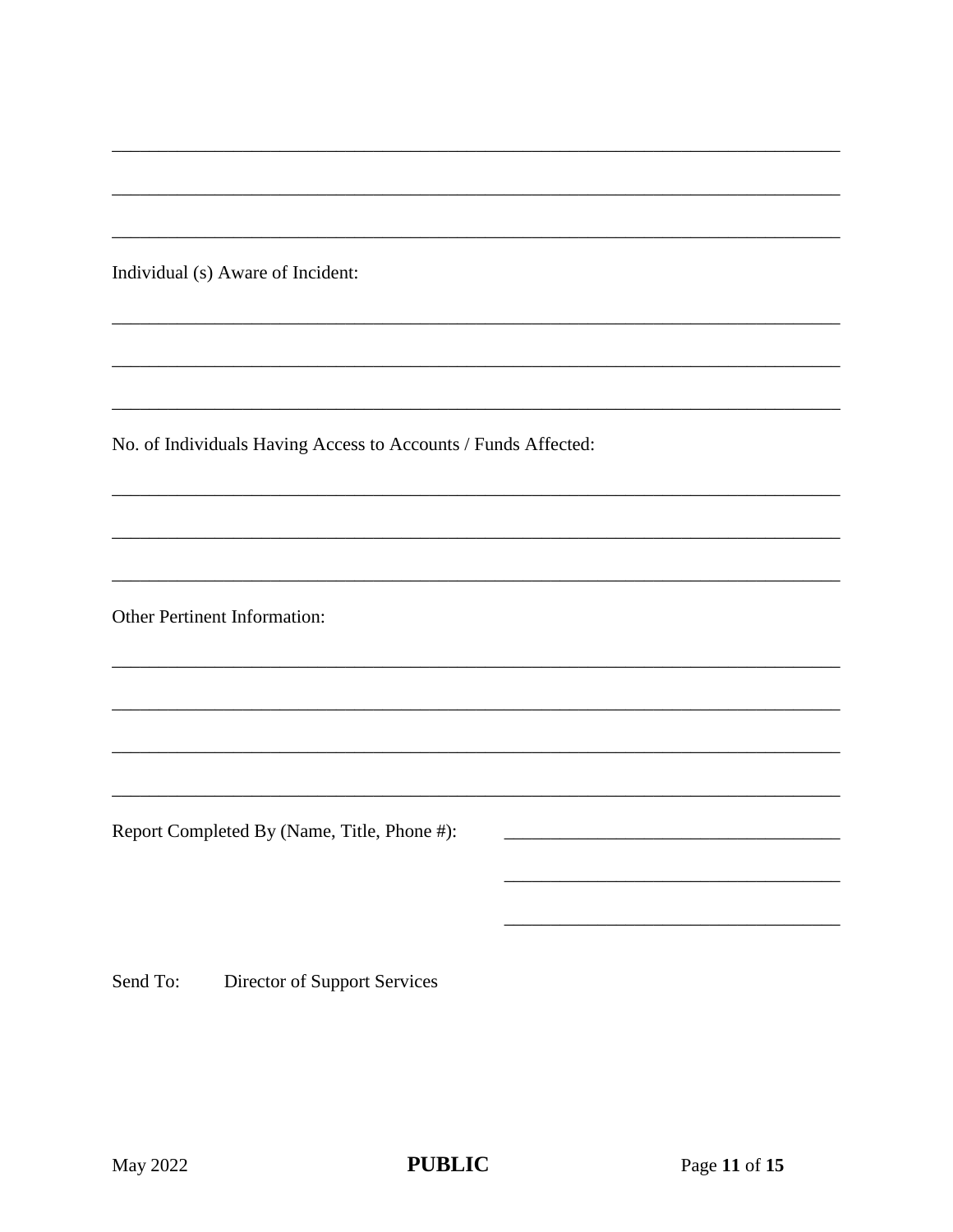Page  $\rule{1em}{0.15mm}$  of  $\rule{1em}{0.15mm}$ 

## DECLARATION OF SURPLUS STATE PERSONAL PROPERTY

Operational Services Division State Surplus Property Office One Ashburton Place, Room 1017 Boston, MA 02108

| Description                                      | Quantity | Age | <b>Condition Code</b> | Original Value | Dept. Inventory # |
|--------------------------------------------------|----------|-----|-----------------------|----------------|-------------------|
|                                                  |          |     |                       |                |                   |
|                                                  |          |     |                       |                |                   |
|                                                  |          |     |                       |                |                   |
|                                                  |          |     |                       |                |                   |
|                                                  |          |     |                       |                |                   |
|                                                  |          |     |                       |                |                   |
|                                                  |          |     |                       |                |                   |
|                                                  |          |     |                       |                |                   |
|                                                  |          |     |                       |                |                   |
| This Form may be Reproduced<br>OSD <sub>25</sub> |          |     |                       |                |                   |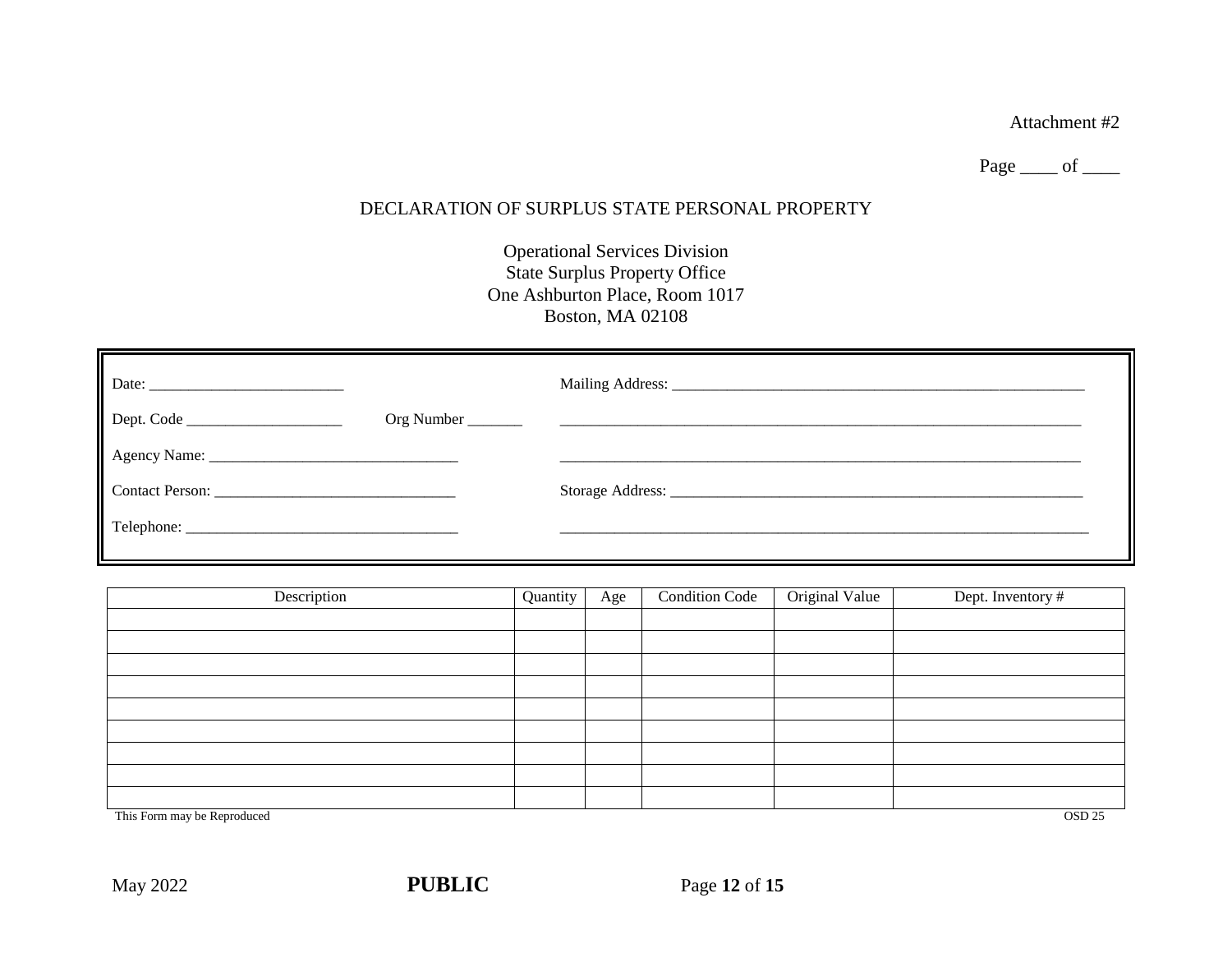| Condition<br>Code | <b>Definitions</b>                                                                                                                                                                                                                                     |
|-------------------|--------------------------------------------------------------------------------------------------------------------------------------------------------------------------------------------------------------------------------------------------------|
| $A-1$             | New or unused property in excellent condition. Ready for use and identical or interchangeable with new items delivered by a manufacturer or normal<br>source of supply.                                                                                |
| $A-2$             | New or unused property in good condition. Does not quite qualify for A-1 (because slightly shopworn, soiled, or similar), but condition does not<br>impair utility.                                                                                    |
| $A-3$             | New or unused property in fair condition. Soiled, shopworn, rusted, deteriorated, or damaged to the extent that utility is slightly impaired.                                                                                                          |
| $E-1$             | Used property, but repaired or renovated and in excellent condition.                                                                                                                                                                                   |
| $E-2$             | Used property which has been repaired or renovated and while still in good condition, it has become worn form further use and cannot quality for<br>excellent condition.                                                                               |
| $E-3$             | Used property which has been repaired or renovated, but has deteriorated reconditioning and is only in fair condition. Further repairs or renovation<br>required or expected to be needed in near future.                                              |
| $O-1$             | Property which has been slightly or moderately used, no repairs required and still in excellent condition.                                                                                                                                             |
| $O-2$             | Used property more worn than O-1, but still in good condition with considerable use left before any important repairs would be required.                                                                                                               |
| $O-3$             | Used property which is still in fair condition and usable without repairs; however, somewhat deteriorated, with some parts (or portions) worn and<br>which should be replaced.                                                                         |
| $R-1$             | Used property still in excellent condition, but minor repairs required. Estimated cost of repairs would cost no more than 10% of the acquisition cost.                                                                                                 |
| $R-2$             | Used property in good condition, but considerable repairs required. Estimated cost of repairs would be from 11% to 25% of acquisition cost                                                                                                             |
| S=Salvage         | Personal property that has some value in its basic material content, but which is in such condition that it has no reasonable prospect for use for any<br>purpose as a unit and its repair or rehabilitation for use as a unit is clearly impractical. |
| W=Worthless       | Property that has no value at all.                                                                                                                                                                                                                     |
| *Estimated Cost:  | Actual acquisition cost (original cost) or the agency surplus officer's best estimate of the acquisition cost.                                                                                                                                         |
| Please Note:      | If you code items using the S or W condition code, please list this property on a separate DPGS-25 form                                                                                                                                                |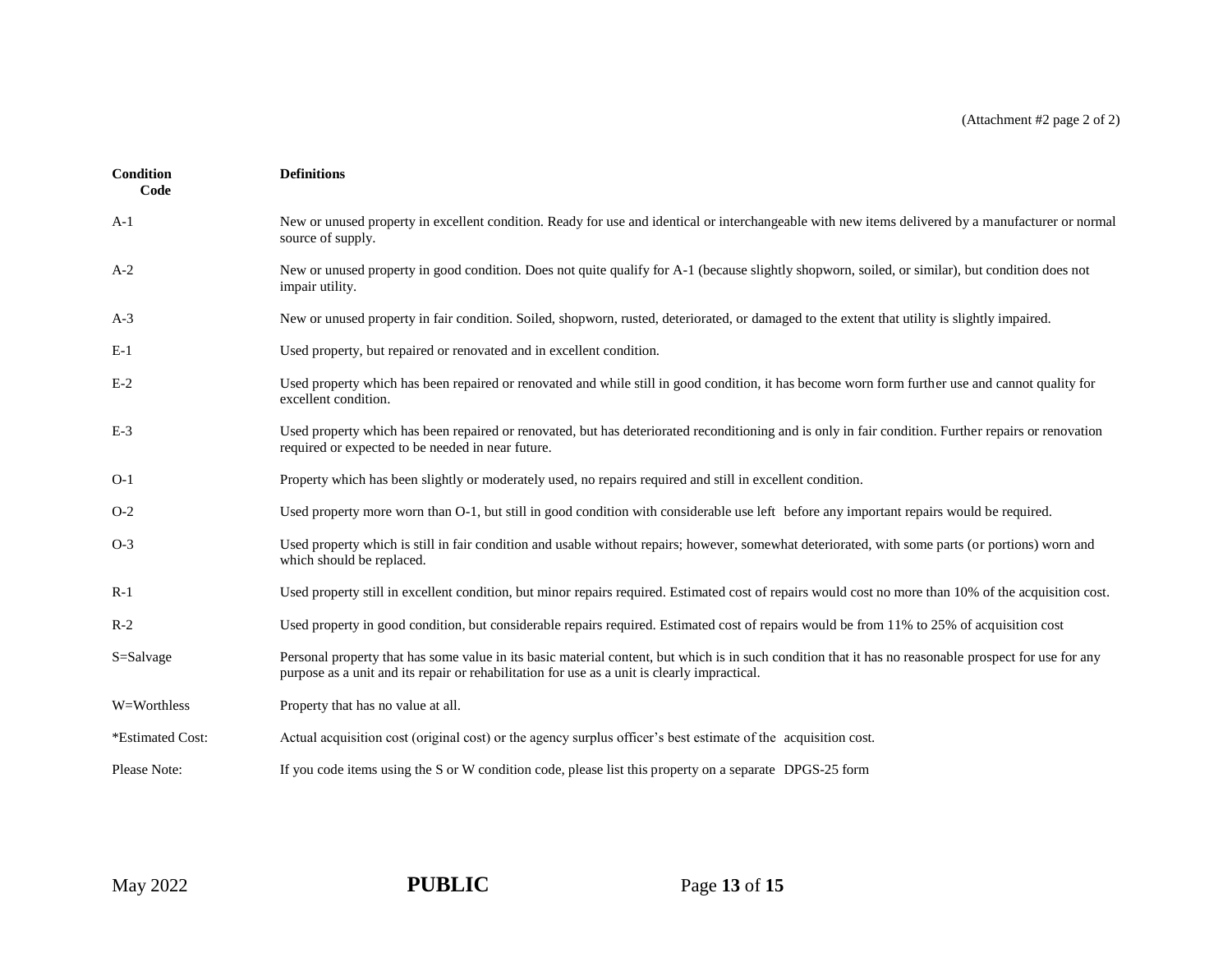| TO:   | <b>State Surplus Property</b><br><b>Operational Services Division</b> |
|-------|-----------------------------------------------------------------------|
| FROM: | Department of Correction                                              |
| THRU: | Gary C. Temple, Director of Support Services                          |
| DATE: |                                                                       |

\_\_\_\_\_\_\_\_\_\_\_\_\_\_\_\_\_\_\_\_\_\_\_\_\_\_\_\_\_\_\_\_\_\_\_\_\_\_\_\_\_\_\_\_\_\_\_\_\_\_\_\_\_\_\_\_\_\_\_\_\_\_\_\_\_\_\_\_\_

\_\_\_\_\_\_\_\_\_\_\_\_\_\_\_\_\_\_\_\_\_\_\_\_\_\_\_\_\_\_\_\_\_\_\_\_\_\_\_\_\_\_\_\_\_\_\_\_\_\_\_\_\_\_\_\_\_\_\_\_\_\_\_\_\_\_\_\_\_

In accordance with State Surplus Property Policies and Procedures, the attached items have been deemed worthless and of no value to the Commonwealth by a three (3) member panel consisting of the following individuals:

\_\_\_\_\_\_\_\_\_\_\_\_\_\_\_\_\_\_\_\_\_\_\_\_\_\_\_\_\_\_\_\_\_\_\_\_\_\_\_\_\_\_\_\_\_\_\_\_\_\_\_\_\_\_\_\_\_\_\_\_\_\_\_\_\_\_\_\_\_ Name/Title

Name/Title

Name/Title

In retrospect of the aforementioned, we are requesting to properly dispose of these items as junk. Please advise when these items may be disposed via Gary C. Temple, Director of Support Services Department of Correction, 50 Maple Street, Milford MA 01757